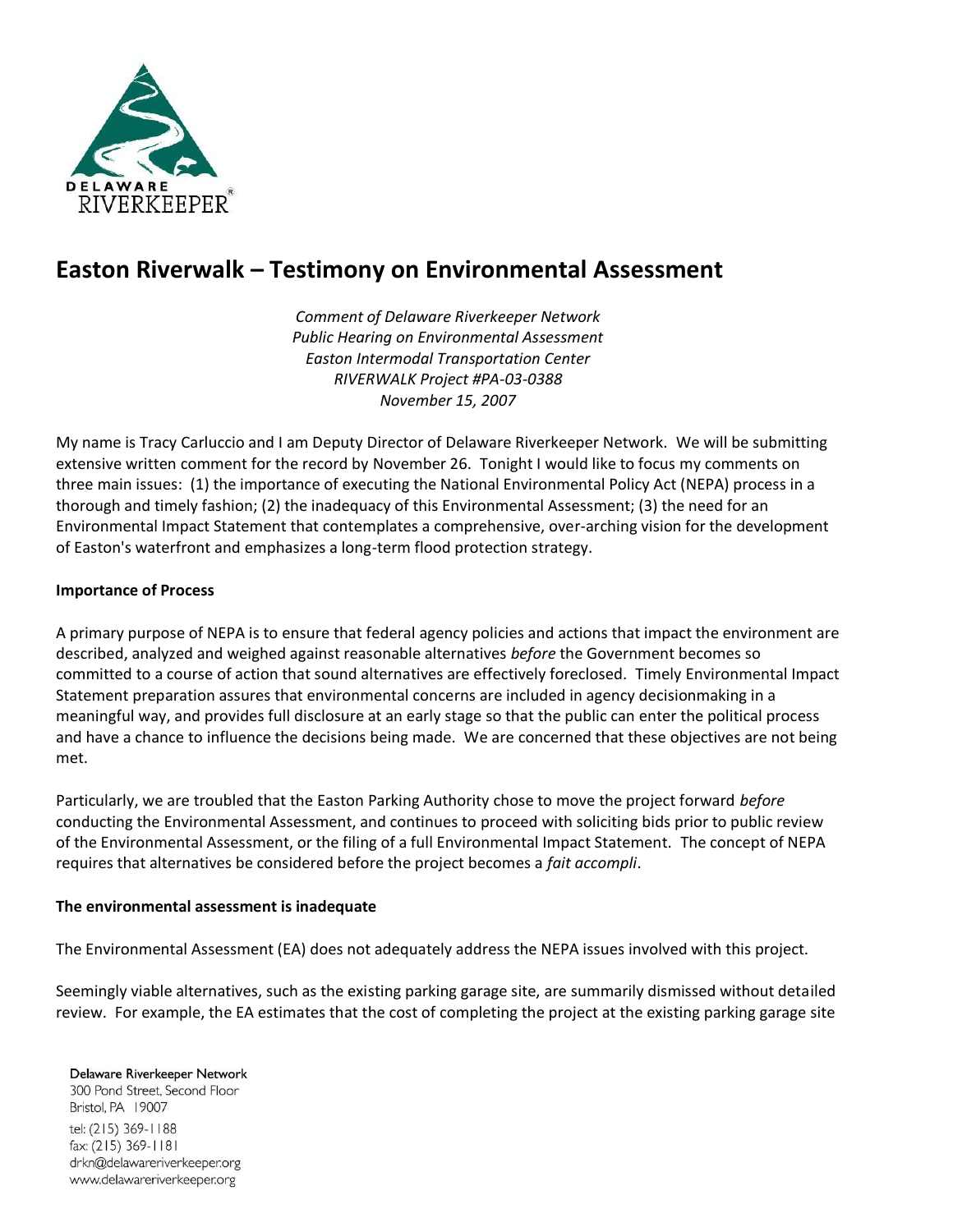would be \$7.9M and disqualifies this alternative as economically infeasible; [1] however, the EA simultaneously states that building the Intermodal Transportation Center at the current site is expected to cost \$14M[.\[2\]](http://delawareriverkeeper.org/newsresources/factsheet.asp?ID=61#_ftn2) Furthermore, the EA proposes the temporary use of the North  $3<sup>rd</sup>$  Street site in the event that the Governor Wolf Building site is flooded, yet does not consider temporarily using the North  $3^{rd}$  Street site while constructing an intermodal facility at the existing parking garage site.

NEPA does not contemplate that environmentally preferable alternatives will be eliminated simply because they may be more expensive, or less convenient than environmentally detrimental ones-not that this Environmental Assessment proves anything in terms of accountable costs. But even if choosing to safeguard the environment will entail additional costs, NEPA does not allow projects to be eliminated on that basis. Indeed, sometimes safeguarding the environment does cost more but the investment has multiple and societal benefits, recognized in the NEPA process. Nonetheless, by law feasible alternatives must be fully considered. This is particularly so considering the content of Executive Order 11988, which *requires* the selection of practical alternatives *outside* of the floodplain whenever they are available. The Environmental Assessment glosses over this fact, which is a fatal error in terms of its acceptability.

## **AN ENVIRONMENTAL IMPACT STATEMENT (EIS) IS REQUIRED**

An EIS is warranted because this project will have a significant environmental impact, as described in the Council on Environmental Quality's regulations (40 C.F.R. 1508.27). For example, the project will have a negative impact on the unique characteristics of Easton's historic district and waterfront by towering over the Governor Wolf Building, Easton's Historic District and Phillipsburg's riverfront, Riverside Park and the Wild and Scenic Delaware River and blocking viewsheds from many vantage points. Additionally, the project will be located within the floodplain of the Delaware River.

Since 2004, Easton has experienced terrible flooding, much of it affecting the proposed project site. Historically, on a nationwide basis, floods have caused more economic loss than any other natural hazard[.\[3\]](http://delawareriverkeeper.org/newsresources/factsheet.asp?ID=61#_ftn3) Locally, Northampton County has received three flood related Presidential Disaster Declarations since Tropical Depression Ivan in September 2004. As of February 2007, there have been a total of 243 National Flood Insurance Program claims originating from the City of Easton, representing a total payout of over \$10M[.\[4\]](http://delawareriverkeeper.org/newsresources/factsheet.asp?ID=61#_ftn4) The June 2006 flood event alone resulted in 56 National Flood Insurance Program damage claims paid in Easton, totaling nearly \$3.5M - among the highest in the Commonwealth.<sup>[5]</sup> Given these statistics, it does not make sense to build *more* structures in the floodplain, especially a public transportation facility. Regardless of contingency plans, in the event of a severe flood, many people would be placed in harm's way, emergency evacuations would have to be accomplished, lives would be at risk, parked automobiles may not be retrievable, and transportation service is highly likely to be disrupted.

When federal dollars are invested in a public project, it is especially important that environmental impacts are fully evaluated and avoided wherever possible and that the investment of the taxpayers' money is done responsibly and with prudence. Indeed, NEPA is aimed at decisionmaking that protects, restores and enhances the environment (40 C.F.R. 1500.1), as is stated in the E[A\[6\].](http://delawareriverkeeper.org/newsresources/factsheet.asp?ID=61#_ftn6) Further, US Department of Transportation orders require that encroachments within the 100 year floodplain be avoided and that this includes avoiding "interruption of service on or loss of a vital transportation facility" (DOT Order 5650.2), as stated in the EA[.\[7\]](http://delawareriverkeeper.org/newsresources/factsheet.asp?ID=61#_ftn7) Considering the avoidable risks associated with building this transportation facility in the 100 year floodplain along the Delaware River, it is clearly reckless to place this public facility where the river repeatedly floods and certainly selecting the proposed Riverwalk site does not meet federal agency requirements.

Because of the nation's wrenching experience of Katrina and other flood events in recent years, the federal government is emphasizing the prevention of flood damages by avoiding the exposure of structures to floodwaters and potential catastrophe. The trend of FEMA and other government agencies is to move new construction out of harm's way, out of the floodplain. FEMA and the Army Corps of Engineers are even buying up repeatedly substantially damaged homes at fair market value and returning the riparian area to natural vegetation to reduce flood damages and allow the floodplain to absorb storm and flood flows.